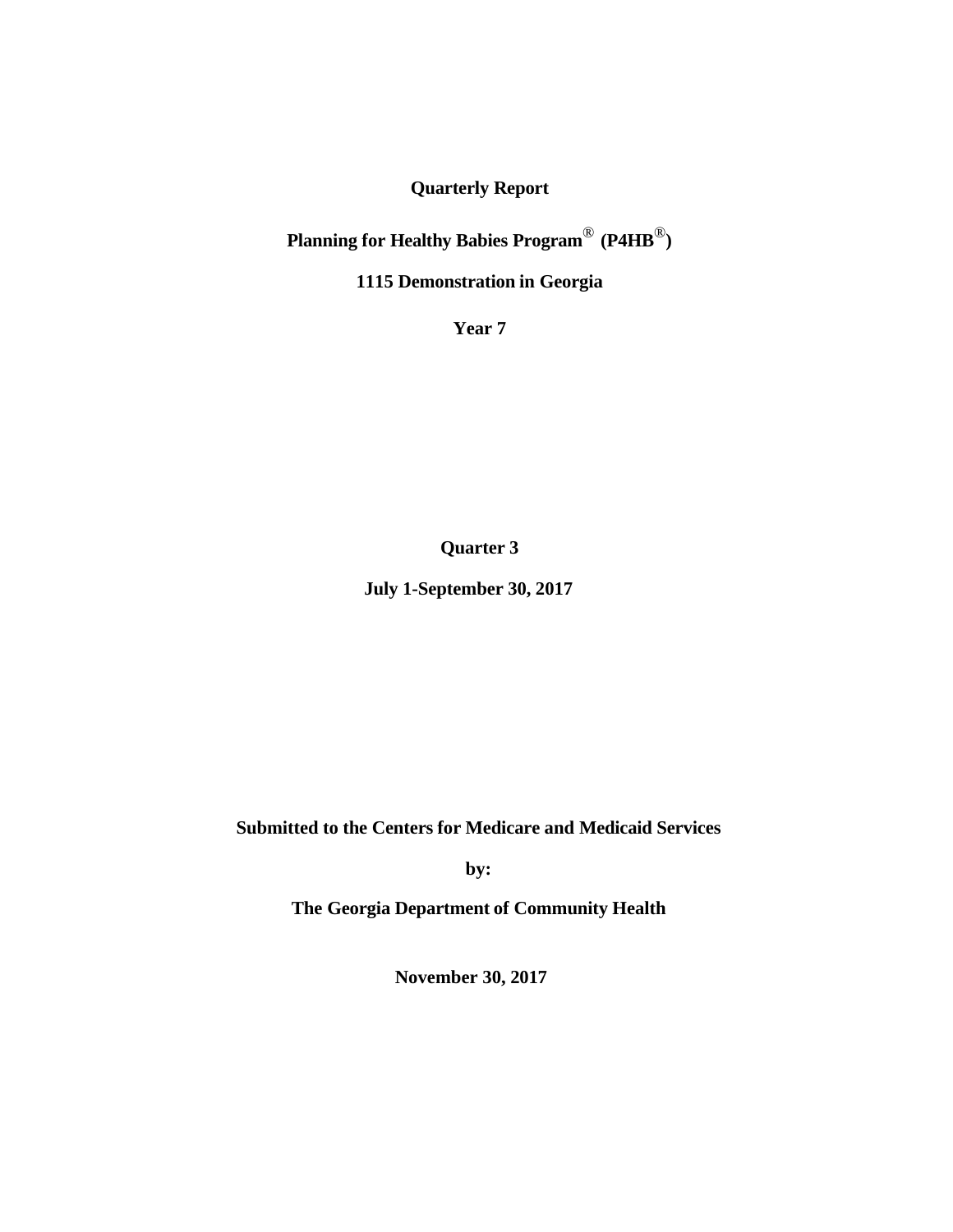# **TABLE OF CONTENTS**

| <b>Item</b>                                                          | Page |
|----------------------------------------------------------------------|------|
| <b>OVERVIEW</b>                                                      | 3    |
| <b>GEORGIA GATEWAY</b>                                               | 3    |
| PROGRAM ELIGIBILITY                                                  | 5    |
| <b>CMO ENROLLMENT</b>                                                | 6    |
| <b>CMO QUARTERLY REPORTS</b>                                         | 7    |
| P4HB OUTREACH, TRANSITION, AND READINESS REVIEW<br><b>ACTIVITIES</b> | 14   |
| <b>EVALUATION ACTIVITIES</b>                                         | 14   |
| <b>ACTION PLANS</b>                                                  | 16   |
| <b>EXPENDITURES</b>                                                  | 16   |
| <b>Budget Neutrality Spreadsheet</b>                                 | 18   |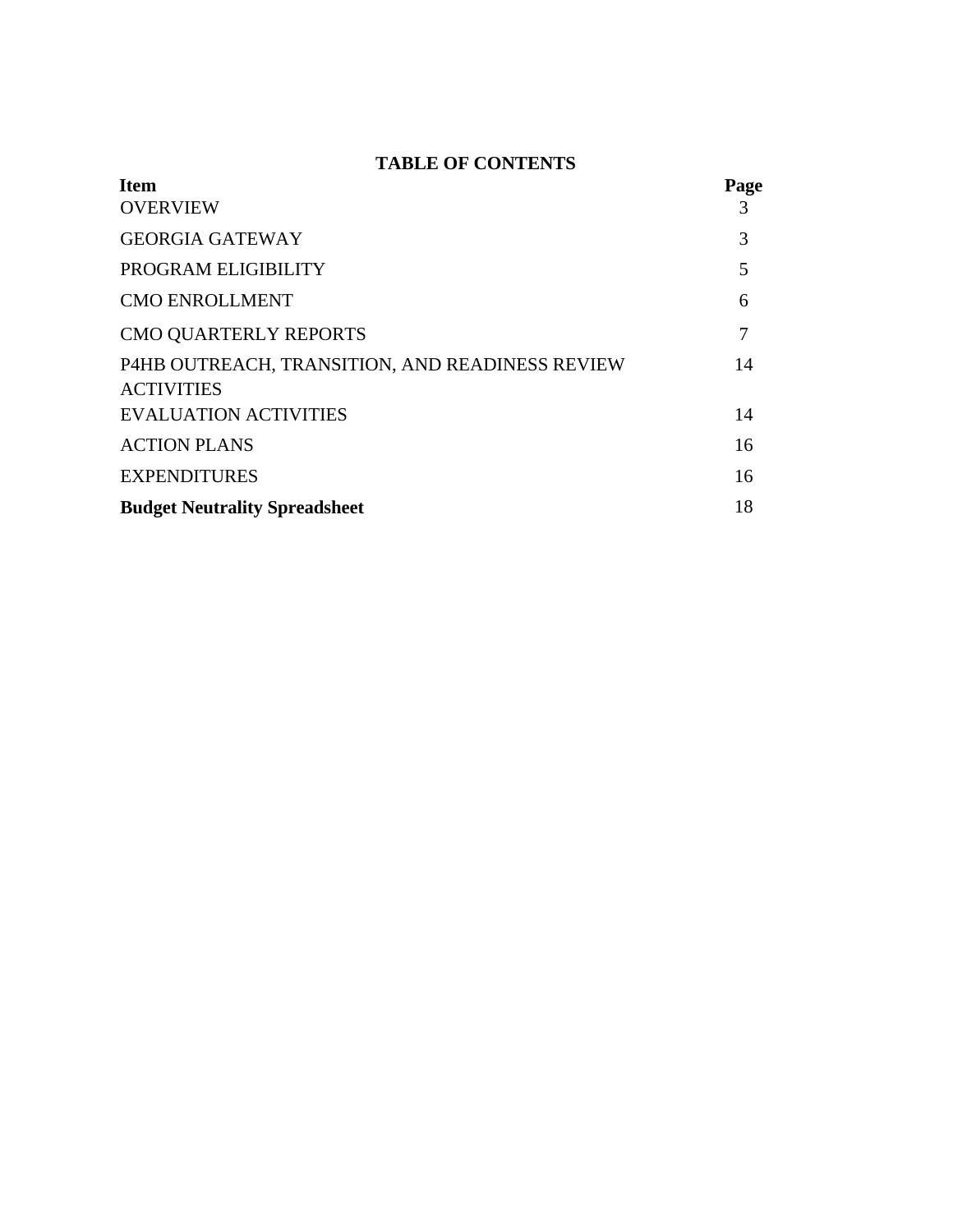#### **OVERVIEW**

This third quarter (Q3) P4HB report provides information on enrollment of women into P4HB as determined under the new integrated eligibility system, Georgia Gateway, which has implemented the last wave this quarter and is in full production throughout the State of Georgia. This report summarizes the changes seen in P4HB program enrollment from the rollout of this new system. In addition, this report reflects enrollment of now four Care Management Organization (CMO), which includes the 3 incumbent CMOs and a new CMO, CareSource which began participating in P4HB in July 1 2017.

Other topics discussed in this Q3 report include:

- Program Eligibility and CMO Enrollment
- CMO Quarterly Reports
- DCH P4HB Outreach Activities
- Evaluation Activities
- Action Plans
- Expenditures and Budget Neutrality

#### **GEORGIA GATEWAY**

During this Quarter, the GA Gateway system is fully live, with the second wave that happened July, 2017 and the last wave being September 2017. With the new system fully implemented statewide, P4HB has seen significant enrollment since the transition February 6, 2017. We are still identifying some concern with the new system as we review the reports generated by the system and reviews of the disenrollment reports sent from the care management organizations (CMOs) through which the program is administered. The issues found from last quarter that were identified are now fixed within the system and will start to see the effect of the fixes within the next two quarters. The examples from Q2 were the Gateway system did not recognize Medicare as Third Party Liability insurance and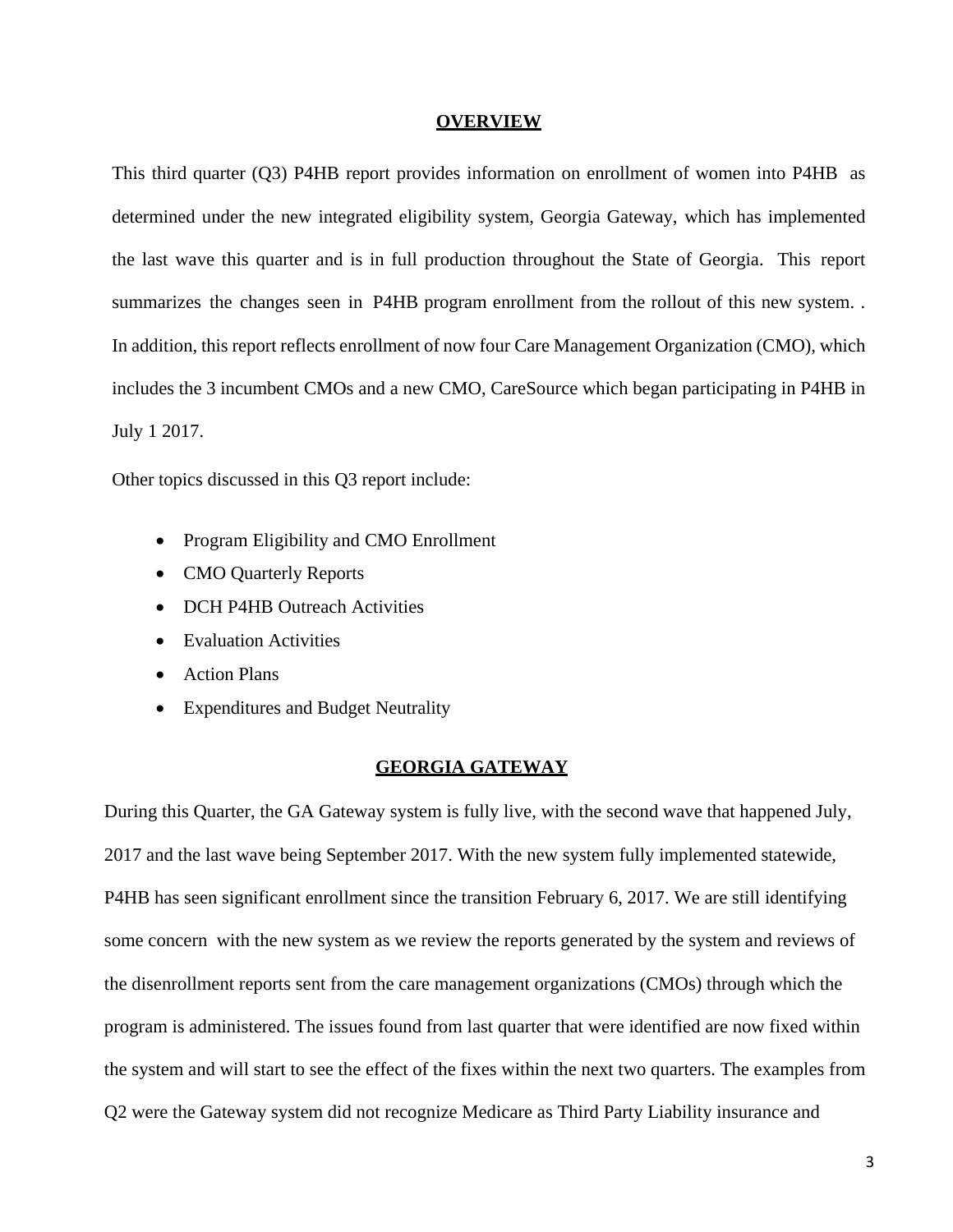incorrectly approved a Medicare eligible woman for enrollment into the P4HB program and that some women who had not delivered very low birthweight babies were deemed eligible to enroll in the Resource Mother Only component of the P4HB program. Capitation funds paid to the CMOs for these enrollees were recouped. We will continue to monitor the system for such issues.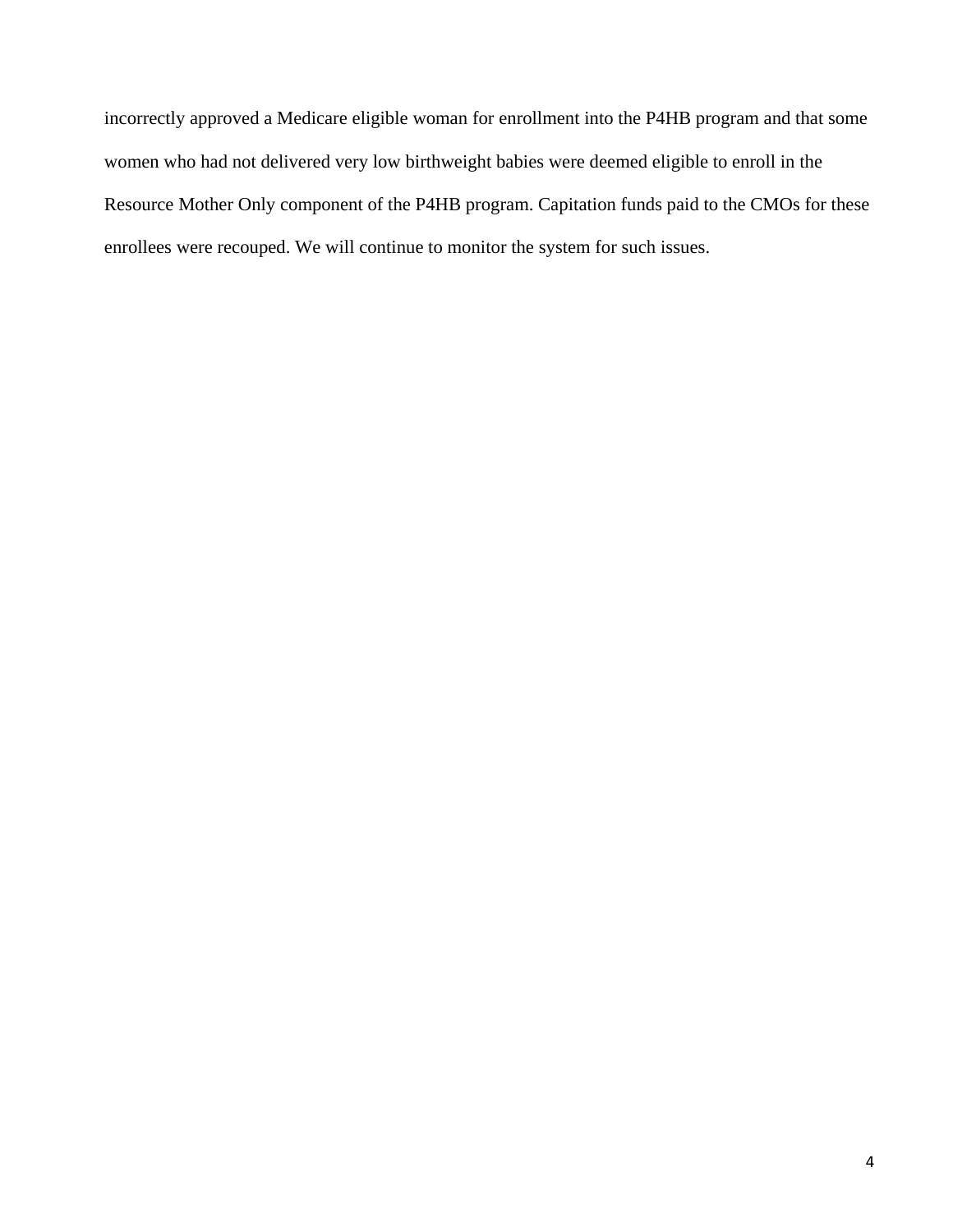## **PROGRAM ELIGIBILITY**

**Table 1** below, generated from data in the Georgia Gateway system, displays the number of women deemed eligible for the P4HB program in September along with the total number of women in transition during the month. The table shows additions throughout the month, denials, and terminations.

#### **Table 1**

|                                                                           |                             |              | <b>CLIENT ADDITIONS</b> |                   | <b>CLIENT DISPOSITIONS</b> |               |                   |  |  |  |  |
|---------------------------------------------------------------------------|-----------------------------|--------------|-------------------------|-------------------|----------------------------|---------------|-------------------|--|--|--|--|
|                                                                           | <b>ACTIVE</b><br><b>BOM</b> | <b>TOTAL</b> | <b>APPROVE</b>          | <b>REINSTATED</b> | <b>TOTAL</b>               | <b>DENIED</b> | <b>TERMINATED</b> |  |  |  |  |
| <b>Inter-Pregnancy</b><br>Care                                            | 695                         | 267          | 253                     | 14                | 176                        | 58            | 118               |  |  |  |  |
| <b>Family Planning</b><br><b>Services</b>                                 | 16575                       | 5642         | 5373                    | 269               | 3896                       | 2315          | 1581              |  |  |  |  |
| <b>Resource Mother</b><br><b>Services - ABD</b><br><b>Medicaid</b>        | $\overline{4}$              | 4            | 3                       |                   | 3                          |               | 2                 |  |  |  |  |
| <b>Resource Mother</b><br>Services – Parent/<br><b>Caretaker Medicaid</b> | 951                         | 451          | 414                     | 37                | 150                        | 28            | 122               |  |  |  |  |

" $BOM" = "beginning of the month"$ 

During Q3, at the beginning of the month a total of 18, 225 women were deemed eligible (see table 1). There were 16,575 women deemed eligible for family planning only services; 695 deemed eligible for inter-pregnancy care services; and 955 women deemed eligible for resource mother only services. This shows a 63.25% increase of women eligible from Q2 (11,164).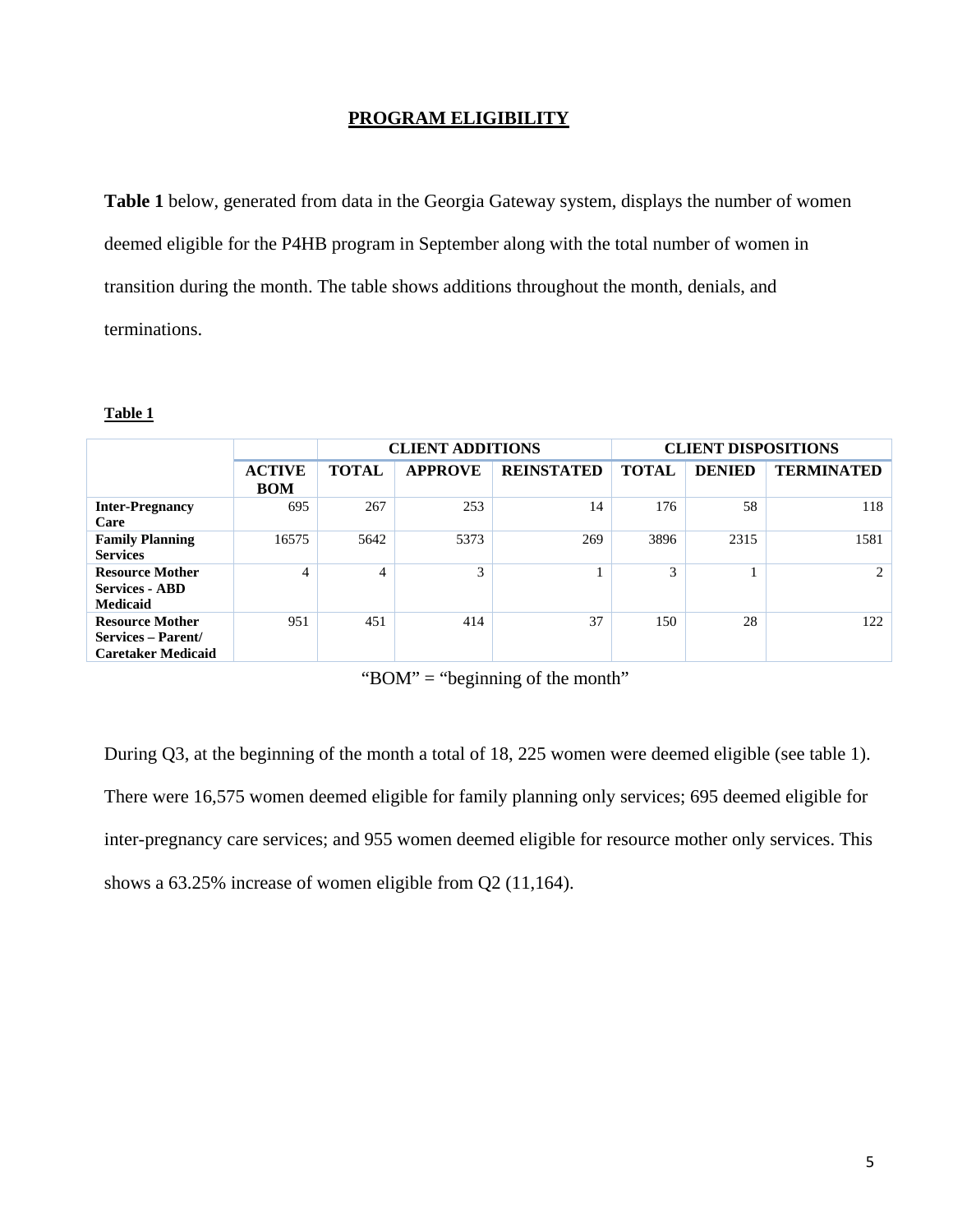# **CMO QUARTERLY ENROLLMENT**

With the new CMO contract from the State, July 1, 2017 also brought passive enrollment. Passive enrollment will enroll eligible women to a CMO automatically through an algorithm. The member will have a choice change period, if they do not want the health plan that is chosen for them, they can change to another health plan. They will have 90 days from the start date of their health plan to change to a new health plan. Passive enrollment will allow women to get into a CMO faster.

As of September 1, 2017, there were 14,070 women enrolled of the 18,225 deemed eligible in one of the four Georgia Families CMOs and able to receive P4HB services. The total enrolled included 12,813 FP enrollees, 522 IPC enrollees, and 735 RM enrollees. DCH recognizes the difference in enrolled and eligible women, we are hoping to see the gap get smaller as we move forward. These enrollment counts represent large changes in enrollment within each of the program's three components when enrollments at the end of Q3 2017 (Q3) were compared to enrollments at the end of Q2 2017 (Q2) as described below:

- An *increase of 62.9%* in the number of women enrolled in a CMO to receive family planning only services (12,813 women at the end of Q3 2017 versus 7,867 women at the end of Q2 2017);
- An *increase of 62.1%* in the number of women enrolled in a CMO to receive interpregnancy care services (522 women at the end of Q3 2017 versus 322 women at the end of Q2 2017); and
- An *increase of 77.5%* in the number of women enrolled in a CMO to receive Resource Mother services (a combination of Resource Mother only and IPC women). At the end of Q3 2017, there were 1,257 women enrolled versus 708 women enrolled at the end of Q2 2017.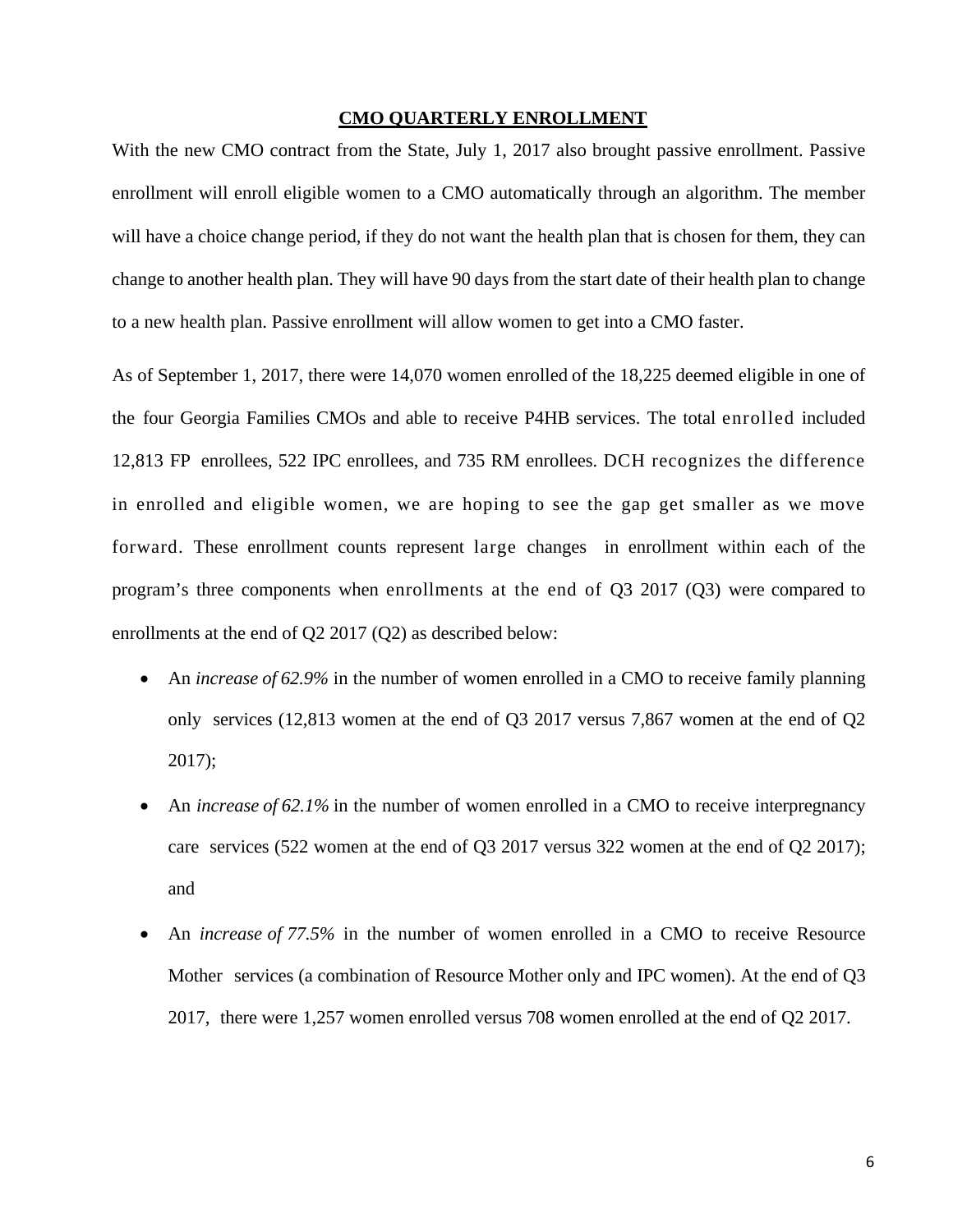#### **CMO Average Quarterly Enrollment**

The data on enrollment, shown in **Figure 1**, reflects average quarterly FP only enrollment. As evidenced by the data noted above, there are has been an increase in enrollment in the FP only component. An increase of 15.7 percent in average quarterly enrollment in the FP component occurred from Q2 2017 to Q3 2017 (8,869 to 10,264). Additionally, as shown in **Figure 2**, the average quarterly enrollment in the IPC component increased by 16.4 percent (from 371 in Q2 2017 to 432 in Q3 2017). Note, these increases are smaller than those noted on the previous page since they reflect *averages* for the quarter and not final enrollment numbers for the *end of the quarter*.



**Figure 1: Mean Enrollment per Quarter, per FP enrollee (Jan 2012-Sep 2017) Source: MMIS ReportsMGD-3823-M Enrollmentafter EOM processing**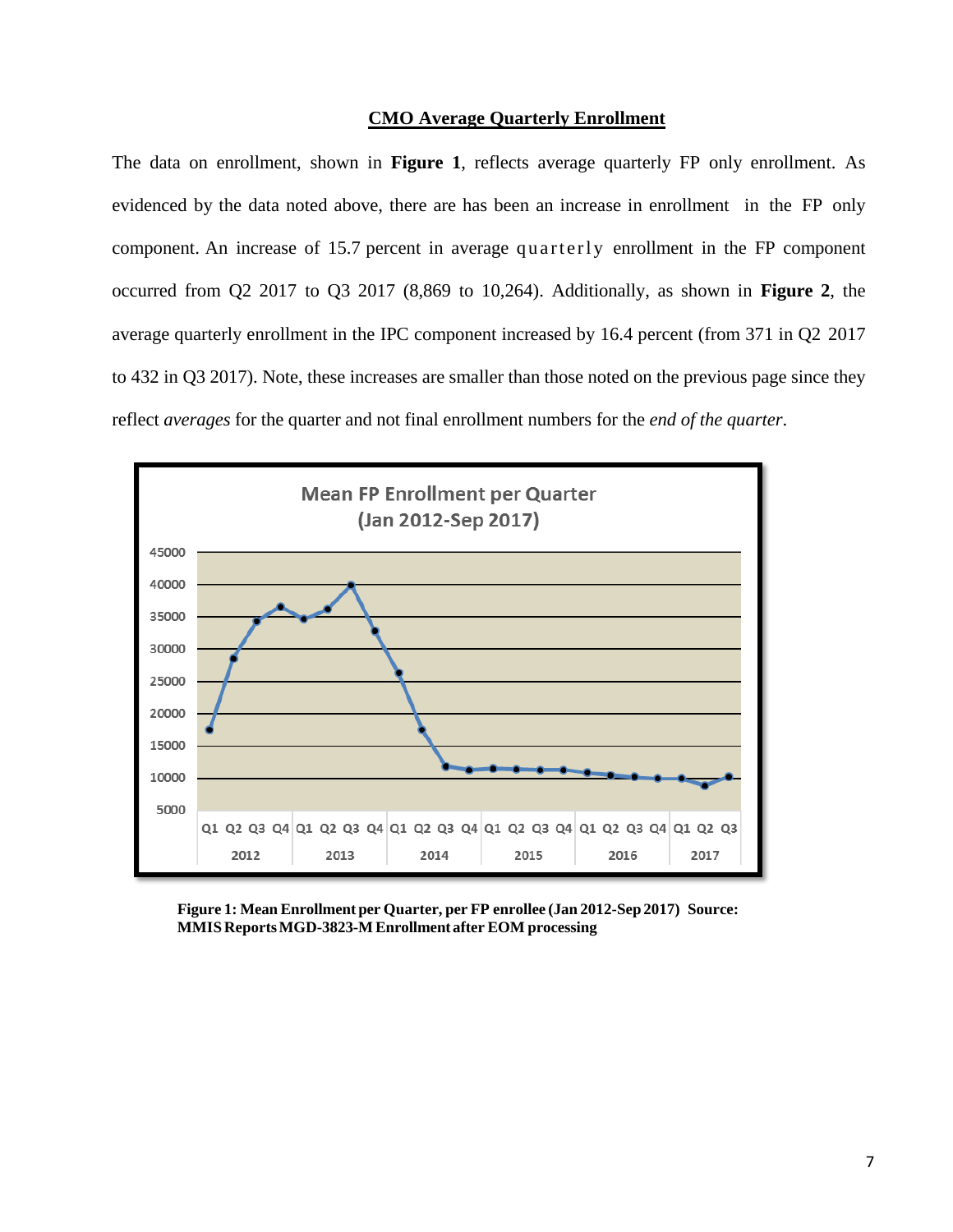

**Figure 2: Mean Enrollment per Quarter, per IPC enrollee (Jan 2012-Sep 2017) Source: MMIS Reports MGD-3823-MEnrollment after EOM processing**

### **CMO QUARTERLY REPORTS**

Some of the information included in the following tables was abstracted from the CMOs' Q3 2017 P4HB quarterly reports sent to DCH at the end of October 2017. Starting this quarter, we include the quarterly report information from Care Source, the fourth and newest CMO to participate in P4HB. All reports described the CMOs' enrollment counts, service utilization, and CMO outreach activities. Additional data sources for the tables below include the monthly MMIS Report MGD-3823-M, the MCHB Enrollment after EOM Processing Report, and the Family Planning/Resource Mother Quarterly CMO Reports. **Table 2** provides information from each CMO regarding enrollment, contraceptive utilization, and family planning and IPC service utilization during Q3 2017. DCH is aware of the discrepancies in the counts of P4HB women enrolled in the CMOs versus their own data. DCH data are pulled from the beginning of the last month of the quarter versus the CMOs who pull data from the last day of the reporting quarter. **Table 3** provides information from each CMO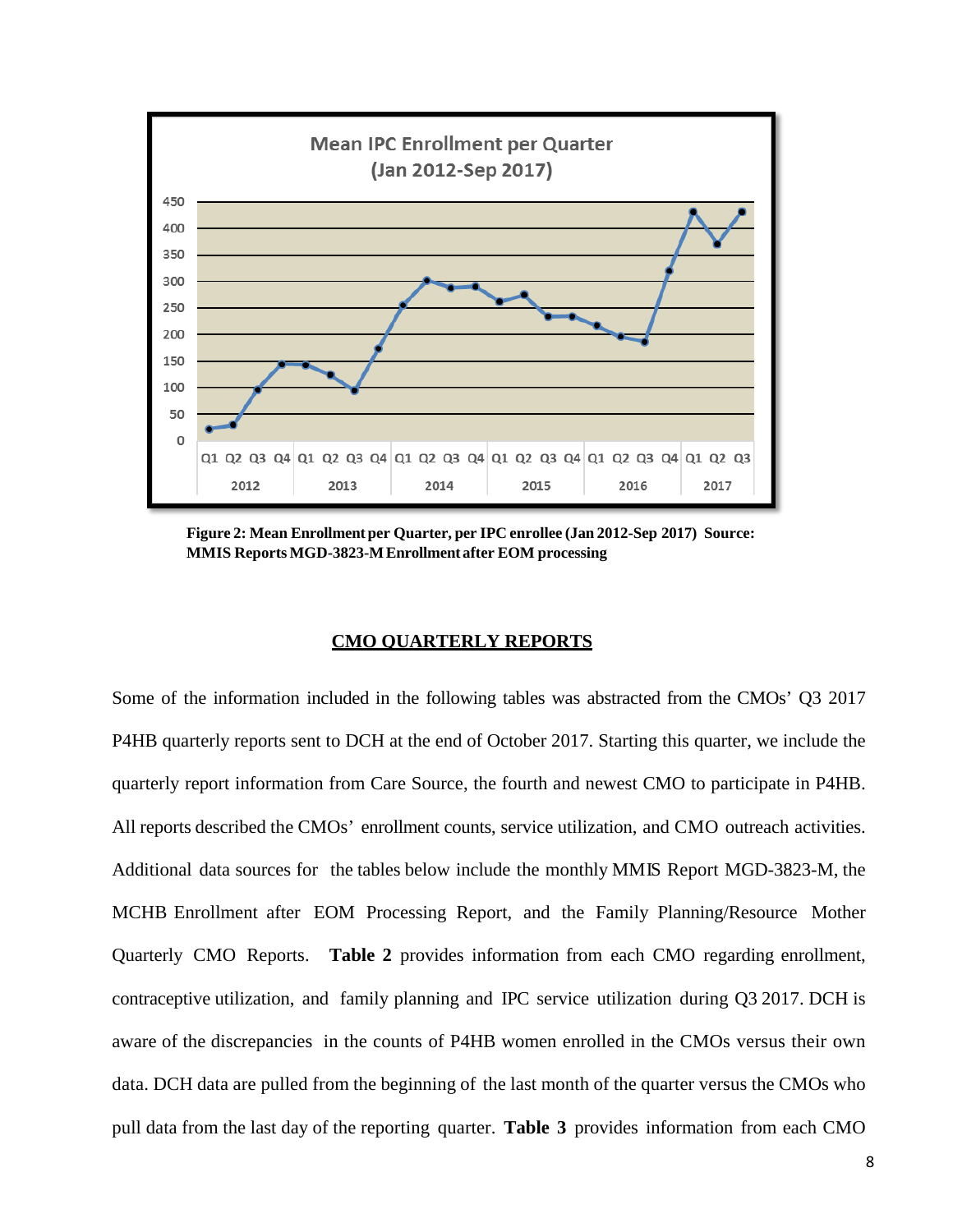regarding outreach activities to potential FP and IPC enrollees during Q3 2017.

|                       |                                                                                                                                                                                                                                                                                                                                                                                                                          | Table 2: CMO Enrollment and Utilization of Services, Q3 2017 (July-September 2017)                                                                                                                                                                                                                                                                                                                                      |                                                                                                                                                                                                                                                  |
|-----------------------|--------------------------------------------------------------------------------------------------------------------------------------------------------------------------------------------------------------------------------------------------------------------------------------------------------------------------------------------------------------------------------------------------------------------------|-------------------------------------------------------------------------------------------------------------------------------------------------------------------------------------------------------------------------------------------------------------------------------------------------------------------------------------------------------------------------------------------------------------------------|--------------------------------------------------------------------------------------------------------------------------------------------------------------------------------------------------------------------------------------------------|
| CMO                   | <b>Enrollment</b>                                                                                                                                                                                                                                                                                                                                                                                                        | <b>Contraception Utilization Among</b><br><b>Family Planning Users</b>                                                                                                                                                                                                                                                                                                                                                  | <b>Family Planning and</b><br><b>IPC Service Utilization</b>                                                                                                                                                                                     |
|                       | <b>Amerigroup DCH Reported</b><br><b>Enrollment</b><br>FP: 3,405<br><b>IPC</b> : 122<br><b>RM/LIM: 131</b><br><b>Total Enrollment: 3,658</b><br>% of all P4HB<br>enrollment: 26.0%<br>% of all P4HB enrollment in<br>previous quarter: 24.9%<br><b>CMO</b> Reported<br><b>Enrollment</b><br>FP: 4,667<br><b>IPC</b> : 171<br><b>RM//LIM: 185</b><br><b>Total Enrollment: 5,023</b><br>% of all P4HB<br>enrollment: 28.4% | <b>Use of Known Contraception</b><br>FP: 305<br><b>IPC: 15</b><br><b>Total: 320</b><br><b>Most common form of</b><br>contraception among<br>users of known<br>contraception<br>FP: Oral contraception (46.6%);<br>Injectable (40.0%)<br><b>IPC:</b> Oral contraception<br>(73.3%); Injectable (13.3%)<br><b>Number of women with</b><br>unknown form of<br>contraception<br>FP: 1,047<br><b>IPC: 62</b><br>Total: 1,109 | <b>Number of</b><br>Participants who<br>utilized one or more<br>covered FP services<br>FP: 1,164<br>IPC: $67$<br><b>RM</b> : 99<br><b>Total: 1,330</b><br><b>IPC</b> Service<br><b>Utilization</b><br>Dental care: 11<br>Primary care: 109       |
| Care<br><b>Source</b> | <b>DCH</b> Reported<br><b>Enrollment</b><br>FP: 1,468<br><b>IPC: 47</b><br><b>RM//LIM: 71</b><br><b>Total Enrollment: 1,586</b><br>% of all P4HB<br>enrollment: 11.3%<br>% of all P4HB enrollment in<br>previous quarter: N/A<br><b>CMO</b> Reported<br><b>Enrollment FP: 2,252</b><br>IPC:72<br><b>RM/LIM: 99</b><br><b>Total Enrollment: 2,423</b><br>% of all P4HB<br>enrollment: 13.7%                               | <b>Use of Known Contraception</b><br>FP: 53<br>$\text{IPC}: 0$<br>Total: 53<br>Most commonform of<br>contraception among<br>users of known<br>contraception<br>FP: Injectable $(45.3\%)$ ; implants<br>$(35.8\%)$ ; IUDs $(18.9\%)$<br>$\text{IPC}: 0$<br>Number of women with<br>unknown form of<br>contraception<br>FP: 270<br>IPC:4<br><b>Total: 274</b>                                                             | Number of<br>Participants who<br>utilized one or<br>more covered FP<br>services<br>FP: 323<br>IPC:4<br>RM:1<br><b>Total: 328</b><br><b>IPC</b> Service<br><b>Utilization</b><br><b>Primary Care: 0</b><br>Dental: 0<br><b>Substance Abuse: 0</b> |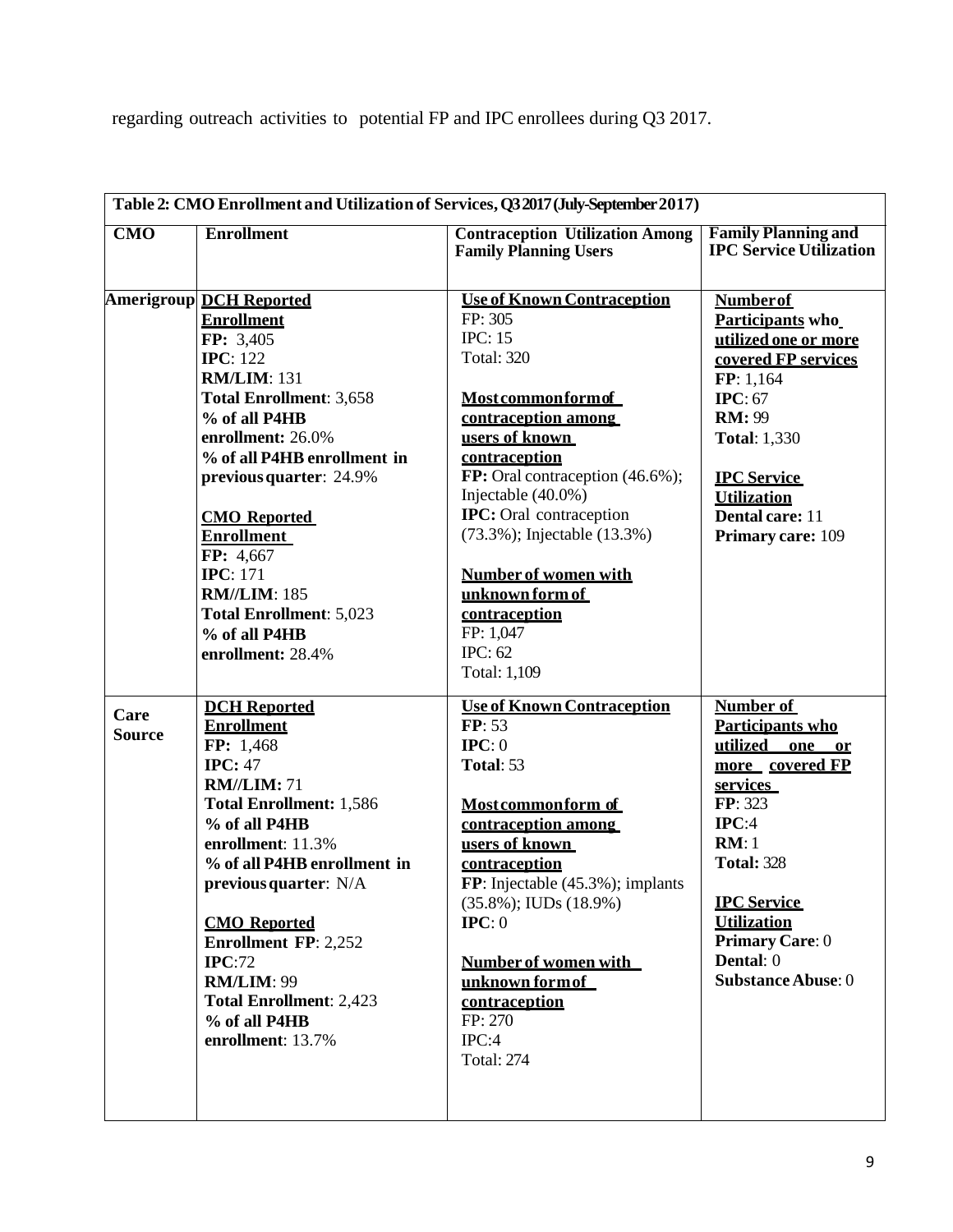| Table 2: CMO Enrollment and Utilization of Services, Q3 2017 (July-September 2017) |                                                                                                                                                                                                                                                                                                                                                                                                         |                                                                                                                                                                                                                                                                                                                                                                                                                                                                          |                                                                                                                                                                                                                                                            |  |  |  |  |
|------------------------------------------------------------------------------------|---------------------------------------------------------------------------------------------------------------------------------------------------------------------------------------------------------------------------------------------------------------------------------------------------------------------------------------------------------------------------------------------------------|--------------------------------------------------------------------------------------------------------------------------------------------------------------------------------------------------------------------------------------------------------------------------------------------------------------------------------------------------------------------------------------------------------------------------------------------------------------------------|------------------------------------------------------------------------------------------------------------------------------------------------------------------------------------------------------------------------------------------------------------|--|--|--|--|
| CMO                                                                                | <b>Enrollment</b>                                                                                                                                                                                                                                                                                                                                                                                       | <b>Contraception Utilization Among</b><br><b>Family Planning Users</b>                                                                                                                                                                                                                                                                                                                                                                                                   | <b>Family Planning and</b><br><b>IPC Service Utilization</b>                                                                                                                                                                                               |  |  |  |  |
| Peach<br><b>State</b>                                                              | <b>DCH</b> Reported<br><b>Enrollment</b><br>FP: 3,973<br><b>IPC: 201</b><br><b>RM//LIM: 278</b><br><b>Total Enrollment: 4,452</b><br>% of all P4HB<br>enrollment: 31.6%<br>% of all P4HB enrollment in<br>previous quarter: 39.8%<br><b>CMO</b> Reported<br><b>Enrollment FP: 4,679</b><br><b>IPC:247</b><br><b>RM/LIM: 307</b><br><b>Total Enrollment: 5,233</b><br>% of all P4HB<br>enrollment: 29.6% | <b>Use of Known Contraception</b><br>FP: 1,527<br>IPC: $57$<br><b>Total: 1,584</b><br><b>Most common form of</b><br>contraception among<br>users of known<br>contraception<br>FP: Oral contraception (48.1%);<br>Injectable (31.4%); implants<br>$(7.4\%)$ ; IUDs $(5.2\%)$<br><b>IPC</b> : Injectables $(38.6\%)$ ;<br>oral contraception (10.5%);<br>IUD <sub>s</sub> (17.5%);<br>Number of women with<br>unknown form of<br>contraception<br>FP: 417<br><b>IPC:53</b> | Number of<br>Participants who<br>utilized<br>one or<br>more covered FP<br>services<br>FP: 1,944<br><b>IPC</b> : 110<br><b>RM</b> : 193<br><b>Total: 2,247</b><br><b>IPC</b> Service<br><b>Utilization Primary</b><br>Care: 22<br><b>Substance Abuse: 0</b> |  |  |  |  |
| <b>WellCare</b>                                                                    | <b>DCH</b> Reported<br><b>Enrollment FP: 3,967</b><br><b>IPC</b> : 152<br><b>RM//LIM: 255</b><br><b>Total Enrollment: 4,374</b><br>% of all P4HB<br>enrollment: 31.1%<br>% of all P4HB enrollment in<br>previous quarter: 35.3%<br><b>CMO</b> Reported<br>Enrollment: FP: 4,615<br><b>IPC</b> : 175<br><b>RM//LIM: 204</b><br><b>Total Enrollment: 4,994</b><br>% of all P4HB<br>enrollment: 28.3%      | <b>Total: 328</b><br><b>Use of Known Contraception</b><br>FP: 1,687<br><b>IPC: 48</b><br><b>Total: 1,735</b><br><b>Most common form of</b><br>contraception among<br>users of known<br>contraception<br>FP: Oral contraception<br>(57.8%); injectable (32.9%);<br>$\text{ILDs}(6.5\%)$<br><b>IPC:</b> Oral contraception<br>(43.8%), injectable (41.7%)<br>Number of women with<br>unknown form of<br>contraception<br>FP: 74<br>$\text{IPC}: 0$<br><b>Total: 74</b>     | <b>Number</b> of<br>Participants who<br>utilized one or<br>more covered FP<br>services<br>FP: 1,731<br>IPC: 70<br><b>RM</b> : 37<br><b>Total: 1,838</b><br><b>IPC</b> Service<br><b>Utilization: Dental:</b><br>12<br><b>Primary Care: 8</b>               |  |  |  |  |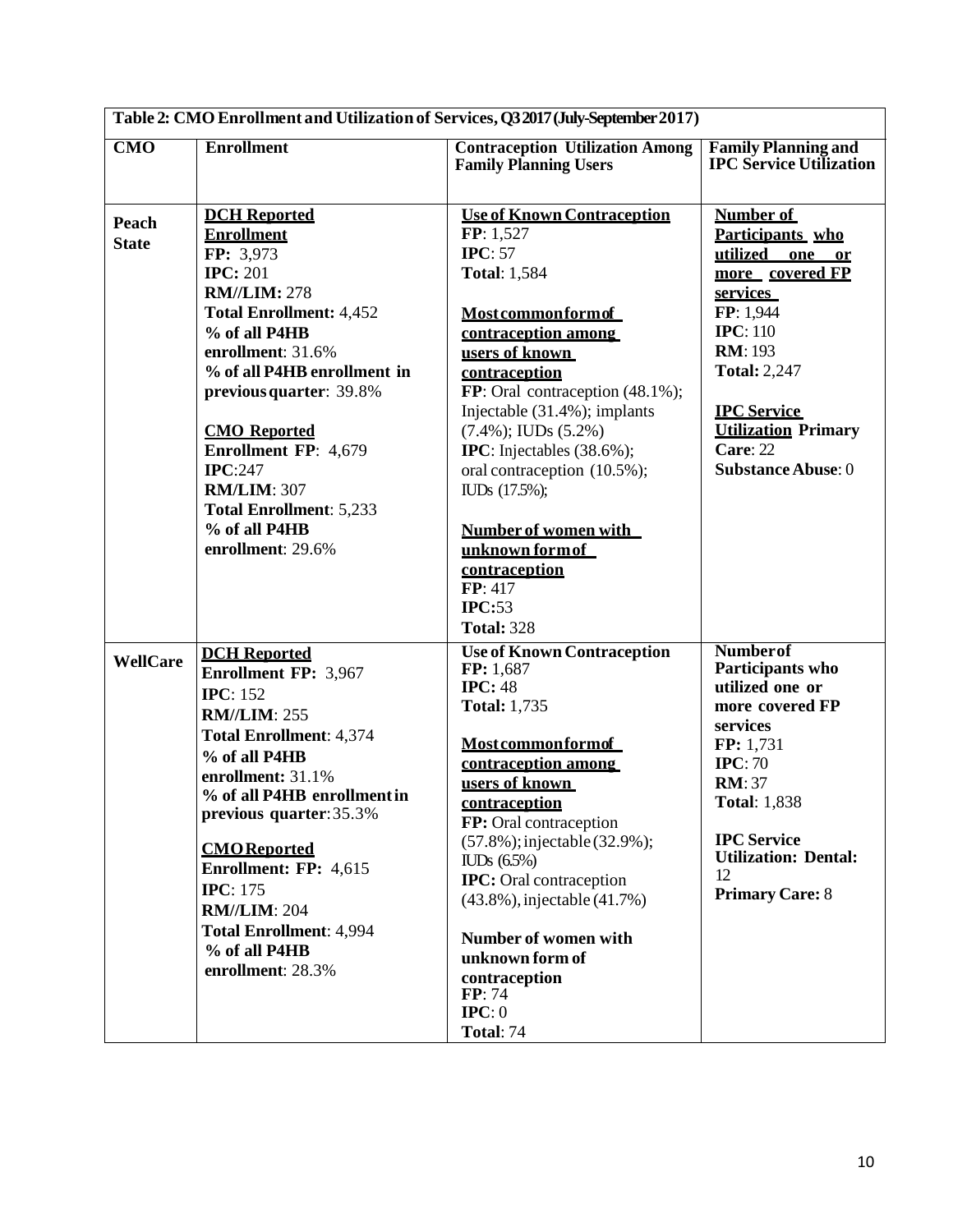The CMOs reported various changes in enrollment, contraception utilization, and family planning and IPC service utilization by P4HB enrollees from Q2 2017 to Q3 2017. Amerigroup reported an overall enrollment increase of 46.6 % from Q2 2017 to Q3 2017 (3,431 to 5,023 enrollees) with an increase in each of the FP, IPC and RM-LIM groups. Peach State reported an overall increase of 8.1% in P4HB enrollment (from 4,842 enrollees in Q2 to 5,233 enrollees in Q3), with an increase in FP, IPC, and RM-LIM enrollment. WellCare experienced an overall P4HB enrollment increase of 45.98% from Q2 2017 (3,338 enrollees) to Q3 2017 (4,994 enrollees) . Enrollment increased for each of the FP, IPC, and RM/LIM Wellcare enrollee groups. CareSource is the 4<sup>th</sup> and newest CMO to participate in P4HB. As such, the data reported above will serve as the baseline enrollment for the FP, IPC, and RM-LIM components.

Utilization patterns also varied across the CMOs. Compared to the CMO reports shown in our Quarter 2, 2017 report to CMS, the use of known contraception decreased among Amerigroup enrollees (332 users in Q2 to 320 users in Q3) and Peach State enrollees (2,008 users in Q2 to 1,584 users in Q3) but increased for WellCare enrollees in Q3 2017 (from 1,491 users in Q2 to 1, 735 users in Q3). We note that for two CMOs, the percentage of enrollees with a known form of contraception reported is low, with CareSource being the lowest. For Wellcare the percentage this percentage is 97%, for PeachState this percentage is 79% but Amerigroup reports a lower percentage of 27% and for CareSource enrollees, only 53 (2.2%) of the 2,252 FP enrollees using any form of family planning services had a known form of contraception. Oral contraception was the preferred form of contraception reported for the women using a known form or contraceptives in three of the four CMOs' FP only components (46.6% for Amerigroup, 48.1% for Peach State and 57.8% for WellCare). On the other hand, i njectables were the most common form of contraception among CareSource's FP enrollees (45.3%) with a known form of contraceptive. The CMOs' IPC enrollees preferred different forms of contraception.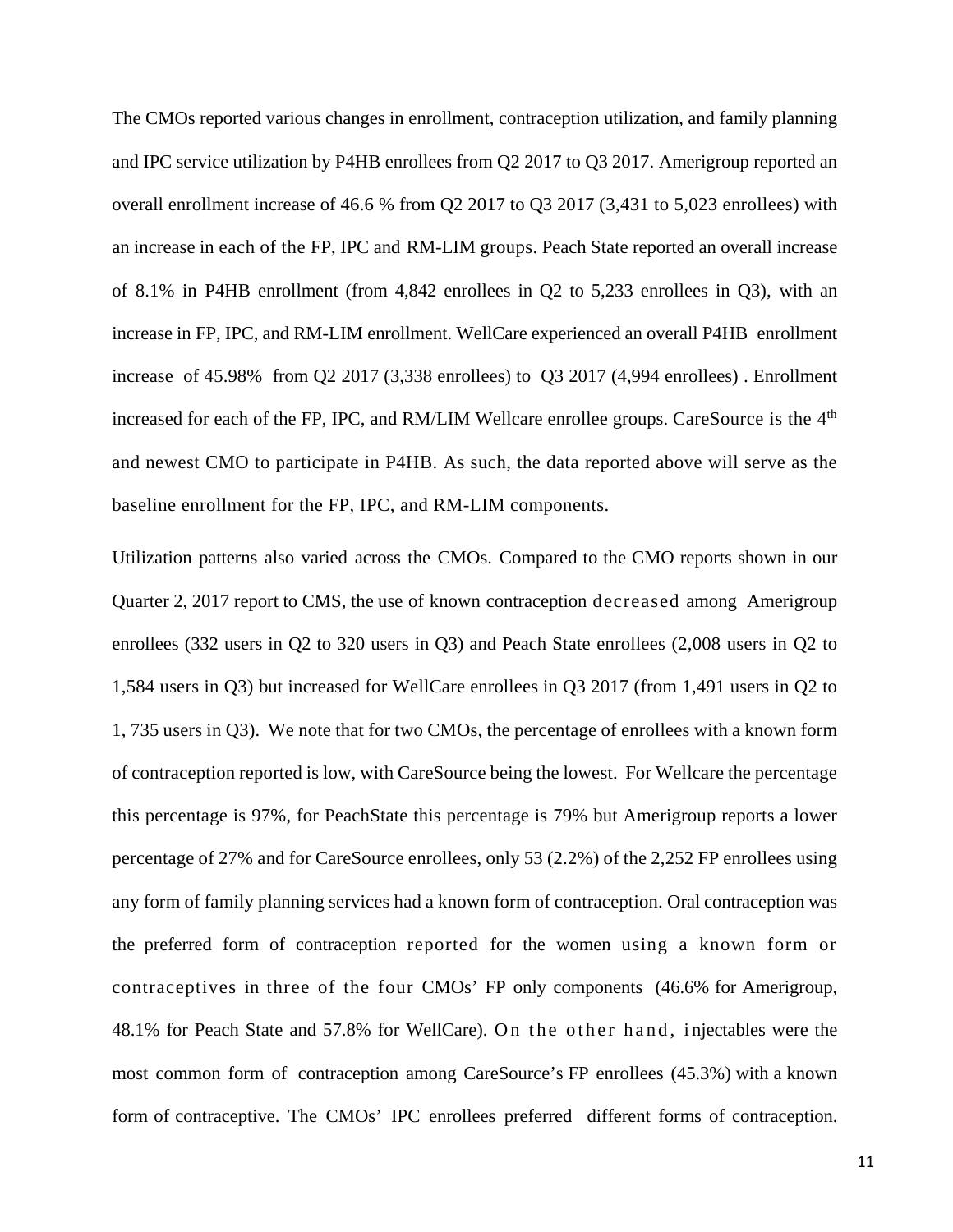Injectables were the preferred form of contraception for Peach State's IPC enrollees (38.6%), while oral contraception was the preferred form of contraception for Amerigroup and WellCare's IPC enrollees (73.3% and 43.8% respectively) among those IPC women with a known type. CareSource did not report any use of contraceptive utilization of its IPC enrollees.

Compared to the Q2 2017 CMO reports, the total number of P4HB women who utilized one or more covered family planning services increased 24.5% for Amerigroup enrollees and 22.5% WellCare's enrollees, but use decreased slightly (8%) for Peach State's enrollees. CareSource, the new CMO, reported 2,423 of its enrollees (100%) utilized some form of family planning services. Service utilization among the CMOs' IPC enrollees varied. Compared to last quarter, utilization of primary care services increased among Amerigroup and WellCare's IPC enrollees (43.1% and 75% respectively). However, utilization of primary care services decreased for Peach State's IPC enrollees (29%) compared to last quarter. In addition, dental care utilization decreased among Amerigroup's IPC enrollees (42.1%) and WellCare's IPC enrollees (53.9%). CareSource reported no utilization of primary care or dental services for its IPC enrollees.

| Table 3: CMO Outreach, Q3 2017 (July-September 2017) |                                                                                                                                              |                                                                                                                                                                     |  |  |  |  |  |
|------------------------------------------------------|----------------------------------------------------------------------------------------------------------------------------------------------|---------------------------------------------------------------------------------------------------------------------------------------------------------------------|--|--|--|--|--|
| <b>CMO</b>                                           | <b>All Outreach Activities</b>                                                                                                               | <b>IPC Specific Outreach</b>                                                                                                                                        |  |  |  |  |  |
| Amerigroup                                           | • 34 outreach activities<br>$\bullet$ 1,170 participants<br>• 320 provider relations activities                                              | • 87 telephone contacts by RM workers<br>• Community "Baby Showers"<br>• "Diaper Days"                                                                              |  |  |  |  |  |
| <b>Care Source</b>                                   | • Well calls to all P4HB enrollees<br>• New member mailings<br>• Phone calls to ED utilizers to<br>educate them on appropriate use of<br>ED. | • Welcome calls to IPC and RM<br>participants<br>• Reminder letters and phone calls                                                                                 |  |  |  |  |  |
| <b>Peach State</b>                                   | • 1,938 calls made to new members<br>• 2,512 new P4HB member packets<br>mailed<br>• 181 members (new and<br>existing) received               | • 91 members who had a VLBW<br>infant received telephone calls<br>• A total of 783 mothers seen in a high<br>volume delivery hospital were<br>educated face-to-face |  |  |  |  |  |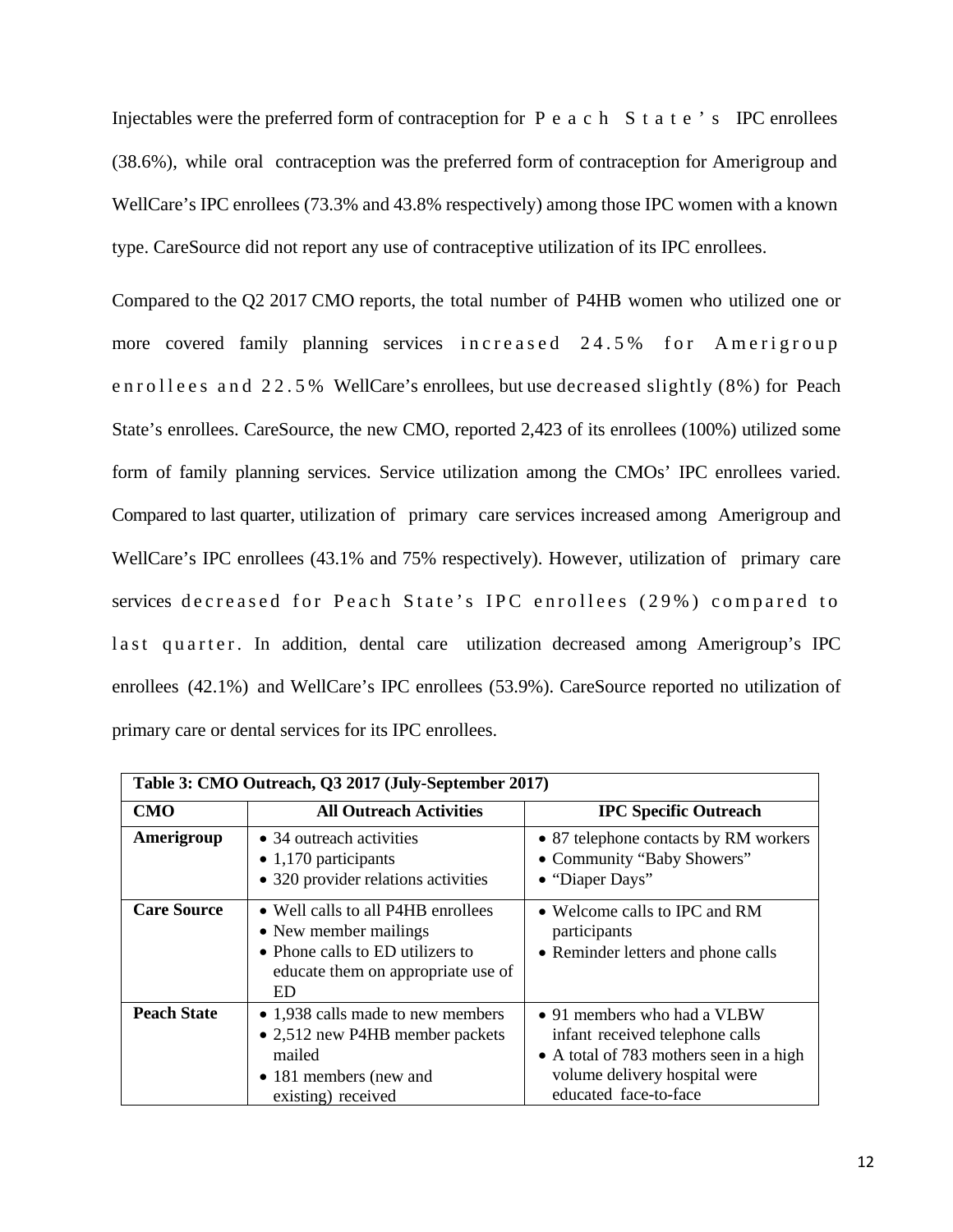| Table 3: CMO Outreach, Q3 2017 (July-September 2017) |                                                                       |                                                                                                                                                                                                                                                 |  |  |  |  |  |  |
|------------------------------------------------------|-----------------------------------------------------------------------|-------------------------------------------------------------------------------------------------------------------------------------------------------------------------------------------------------------------------------------------------|--|--|--|--|--|--|
| <b>CMO</b>                                           | <b>All Outreach Activities</b>                                        | <b>IPC Specific Outreach</b>                                                                                                                                                                                                                    |  |  |  |  |  |  |
| <b>WellCare</b>                                      | • P4HB mailings sent to $2,285$<br>members who recently<br>delivered. | • 43 potential IPC members received<br>RM outreach calls or face-to-face<br>visits from Resource Mother Staff.<br>• Resource Mothers attended 34<br>outreach events and educated a total<br>of 659 potential members and<br>community partners. |  |  |  |  |  |  |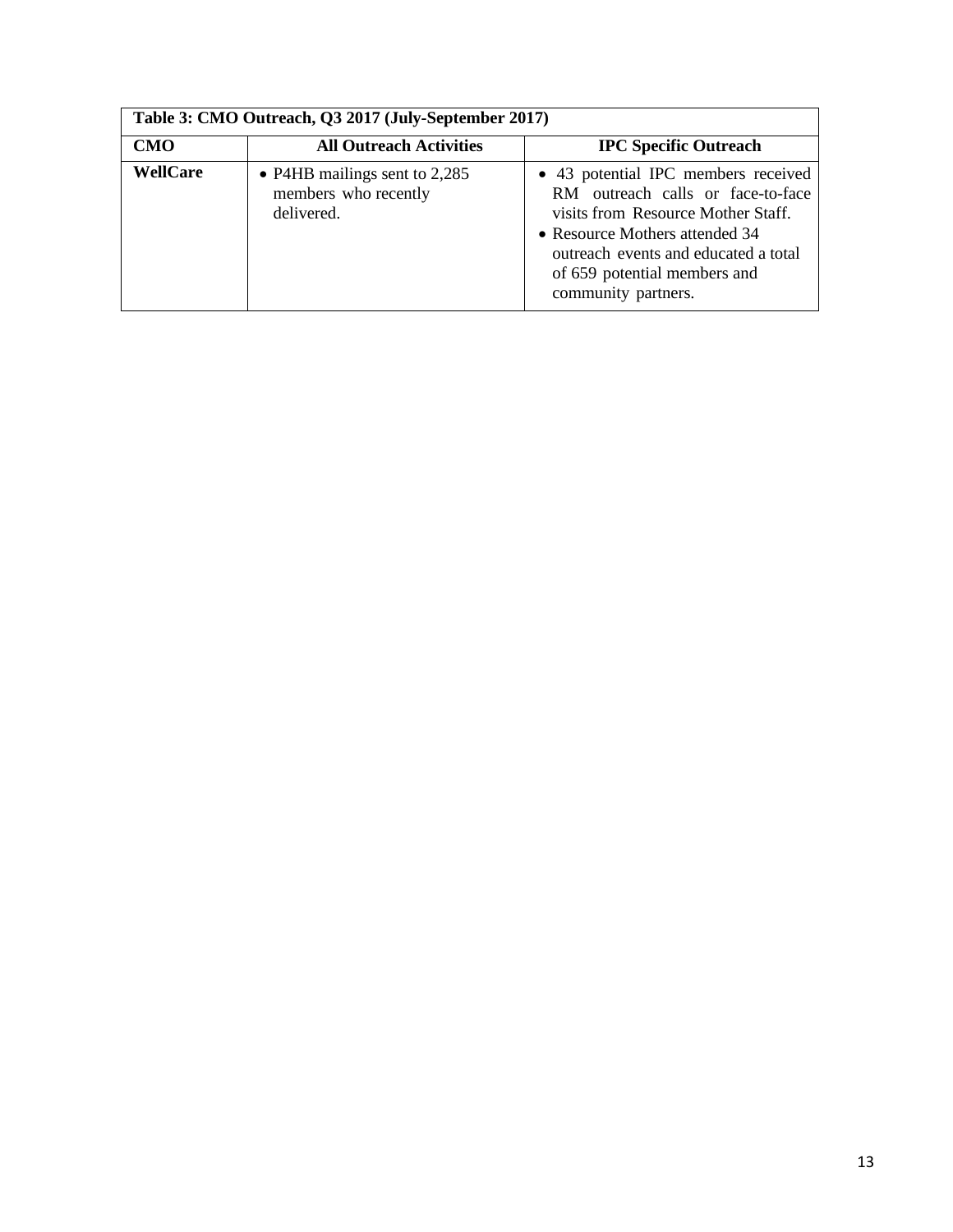# **DCH P4HB OUTREACH, TRANSITION AND READINESS REVIEW ACTIVITIES**

DCH staff participated in onsite readiness reviews for the transition of the four current GF CMOs to the new GF contract and to ensure the CMOs were well-versed in the P4HB program in order to inform their members and potential members about the program. A new CMO joined the GF team on July 1, 2017 and was required to demonstrate their knowledge and understanding about the program. This was achieved through interviews of key staff and through presentation by DCH. Also, once the new Georgia Gateway system was implemented, DCH and the CMOs resumed issuance of the eighth month letters to pregnant women during June. Other outreach activities included:

- DCH website for P4HB has been updated with new information such as the, FAQ, the P4HB fact sheet, new eligibility page and the new Gateway application;
- DCH has also updated the post card for P4HB and sent a PDF version to requesting entities such as the CMOs and the health departments; and
- DCH continues to conduct readiness reviews for the new CMO contracts including the reviews of all P4HB-related member and provider materials.

# **EVALUATION ACTIVITIES**

The P4HB program evaluator, Emory University, reported the following evaluation activities that were underway during Q3 2017:

- 1) The Emory team is still assessing whether colleagues at the Georgia Health Policy Center (GHPC) will work with them to obtain and analyze the 2014 PRAMS data in order to update the PRAMS analysis in an upcoming report. The Emory team hopes to combine these data with the analysis of the more current claims and vital records for inclusions in a paper to be submitted to a journal.
- 2) The Emory team is further updating and editing the coding used to identify the use of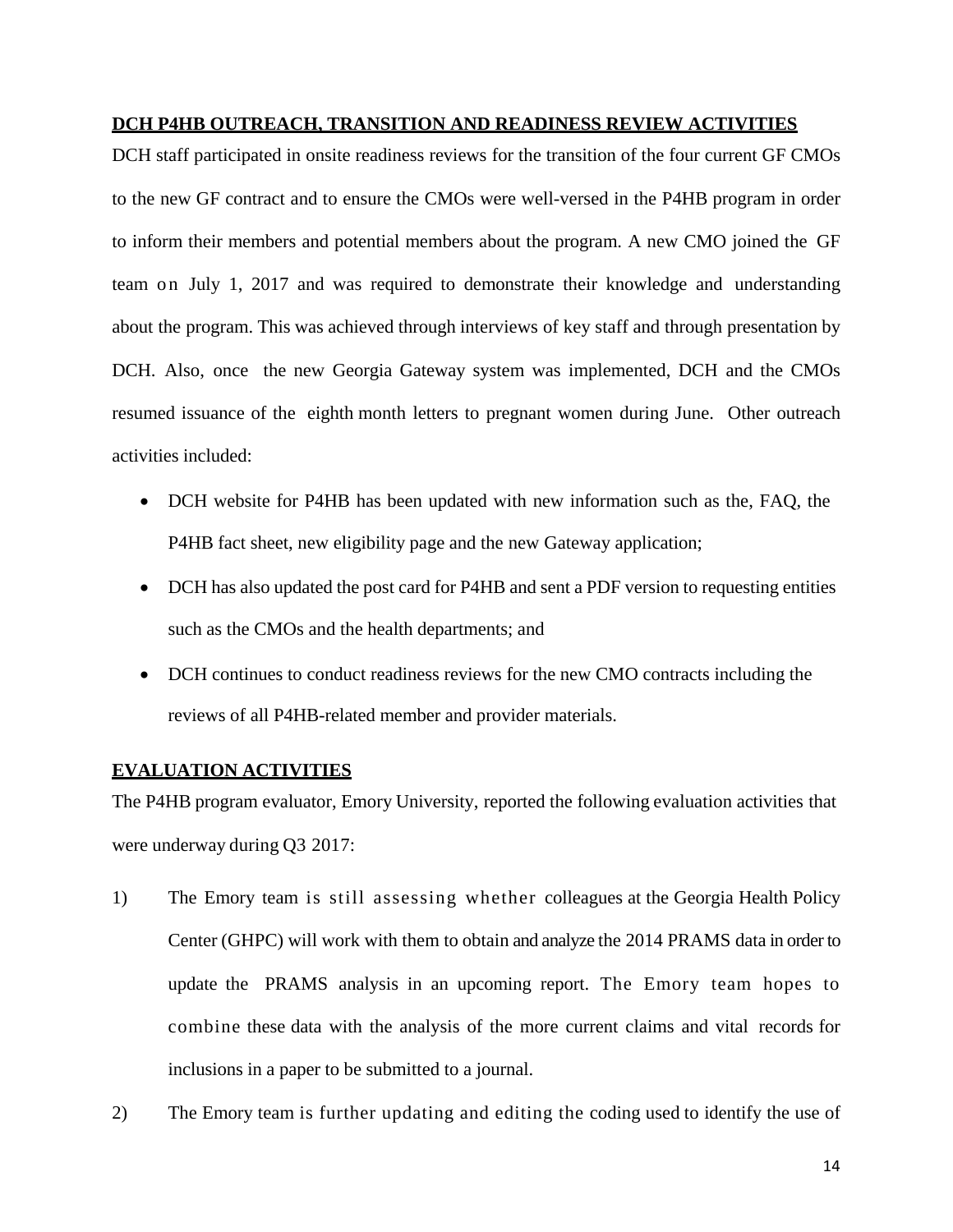contraceptives by type. Some changes were reports in an *erratum* at the following site: [http://www.whijournal.com/article/S1049-3867\(17\)30157-3/fulltext?cc=y.](http://www.whijournal.com/article/S1049-3867(17)30157-3/fulltext?cc=y) Our work with another state is leading us to changes that we hope will reduce the 'unknown' form of contraceptives used by P4HB and other Medicaid enrolled women. The Emory team is also developing code to examine the timing of contraceptive use post-partum [at delivery hospitalization; after hospitalization through 90 days post-partum; after hospitalization through 6 months post-partum].

- 3) The Emory team will work with the new director of the P4HB program and CMS to discern how to move the emphasis of the analysis to the IPC and RM women. The Emory team has planned to use ICD-9 and ICD-10 codes to assess the receipt of glucose tolerance tests and post-partum check-ups that should include blood pressure monitoring, etc. Once this type of analysis is approved by DCH and/or enhanced, the Emory team will then present results in an upcoming quarterly report.
- 4) The Emory team is still working on a subcontract with fellow researchers from the Georgia Health Policy Center (GHPC) to review and report on the differences between results from the P4HB and separate GHPC analysis of contraceptive use by teens and women enrolled in Medicaid. They will first report to the Medicaid Commissioner on these comparisons and will collaborate further on analysis of PRAMS data on access to contraceptives among Medicaid women at risk for unintended pregnancy.
- 5) The Emory team has assisted DCH with its application for an extension of the P4HB Section 1115 Demonstration including estimating expected fertility rates and number of uninsured citizen women  $\lt$  200% FPL eligible for the demonstration over the coming several years. Emory plans to work with DCH on the assumptions made in assembling these estimates, their incorporation into the renewal application and on suggested changes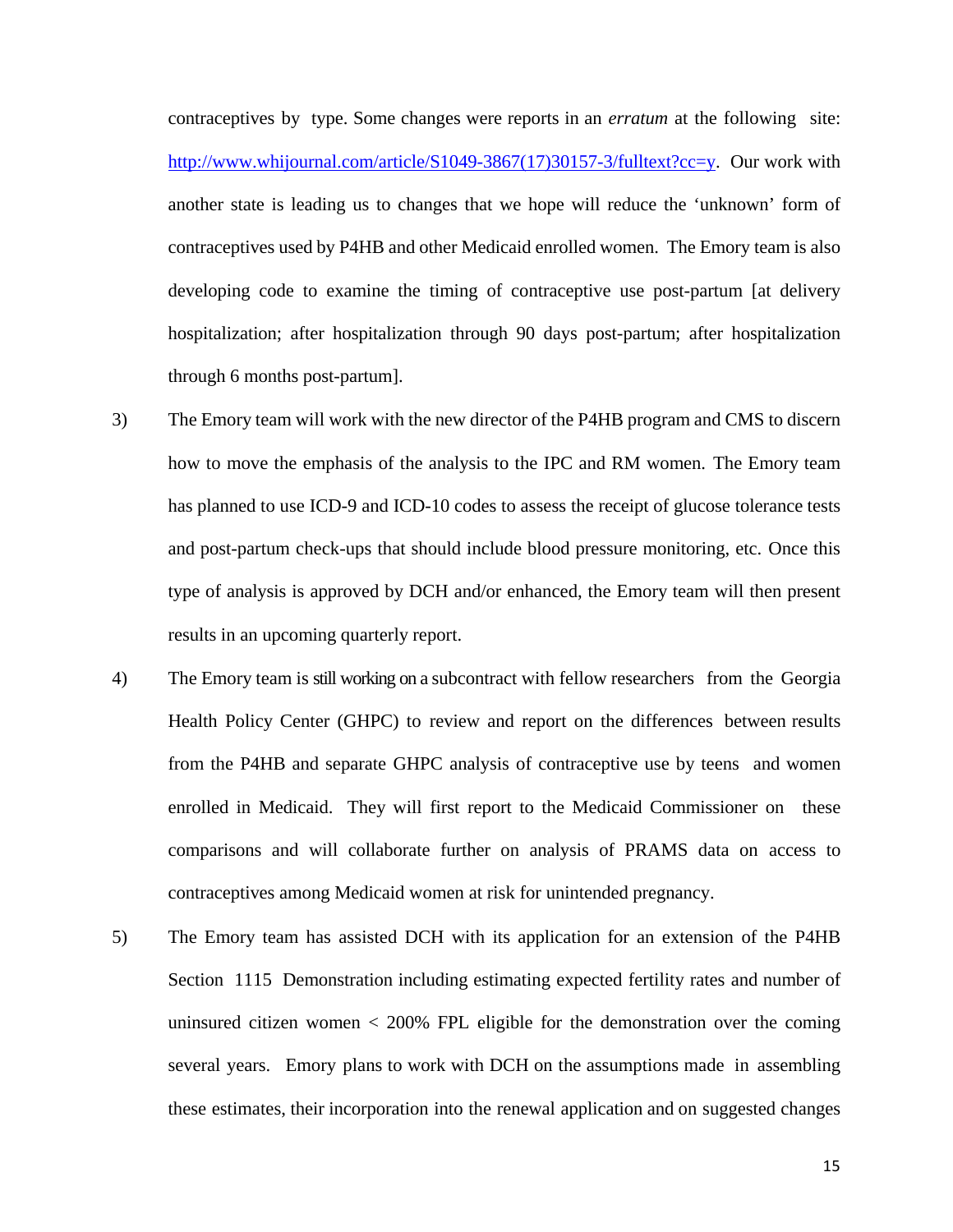to the budget neutrality sheet and quarterly/annual reporting process to be used as the demonstration is renewed.

#### **ACTION PLANS**

- 1) DCH is receiving technical assistance from CMS ro aid in the completion of the extension application and new budget neutrality calculations during the quarter. Submission of the extension request is slated to occur as soon as possible once the budget neutrality calculation is finalized. The current temporary extension end date is March 31, 2018.
- 2) The CMOs will continue their ongoing outreach about the P4HB program and will continue to focus their efforts on the appropriate network providers who provide care for high-risk pregnant women.
- 3) The CMOs will continue to educate their members and providers about the P4HB program and the services available under the program.
- 4) The DCH Communications Team will collaborate with the P4HB program staff to develop a new communications plan to be included in the new extension application.

#### **EXPENDITURES**

For Q3 2017 and as shown in all past quarters, the great majority of capitation payments were for those women enrolled in family planning only benefits within the P4HB program. As in prior reports, we continue to use the CMS approved capitation rates for the P4HB program in making these calculations. We continue to exclude from the total programmatic costs, the costs for the women receiving Resource Mother/Case Management only services since their costs cannot be combined at thistime with that of the women enrolled in the IPC component under the current special terms and conditions. DCH is planning for these costs to be included and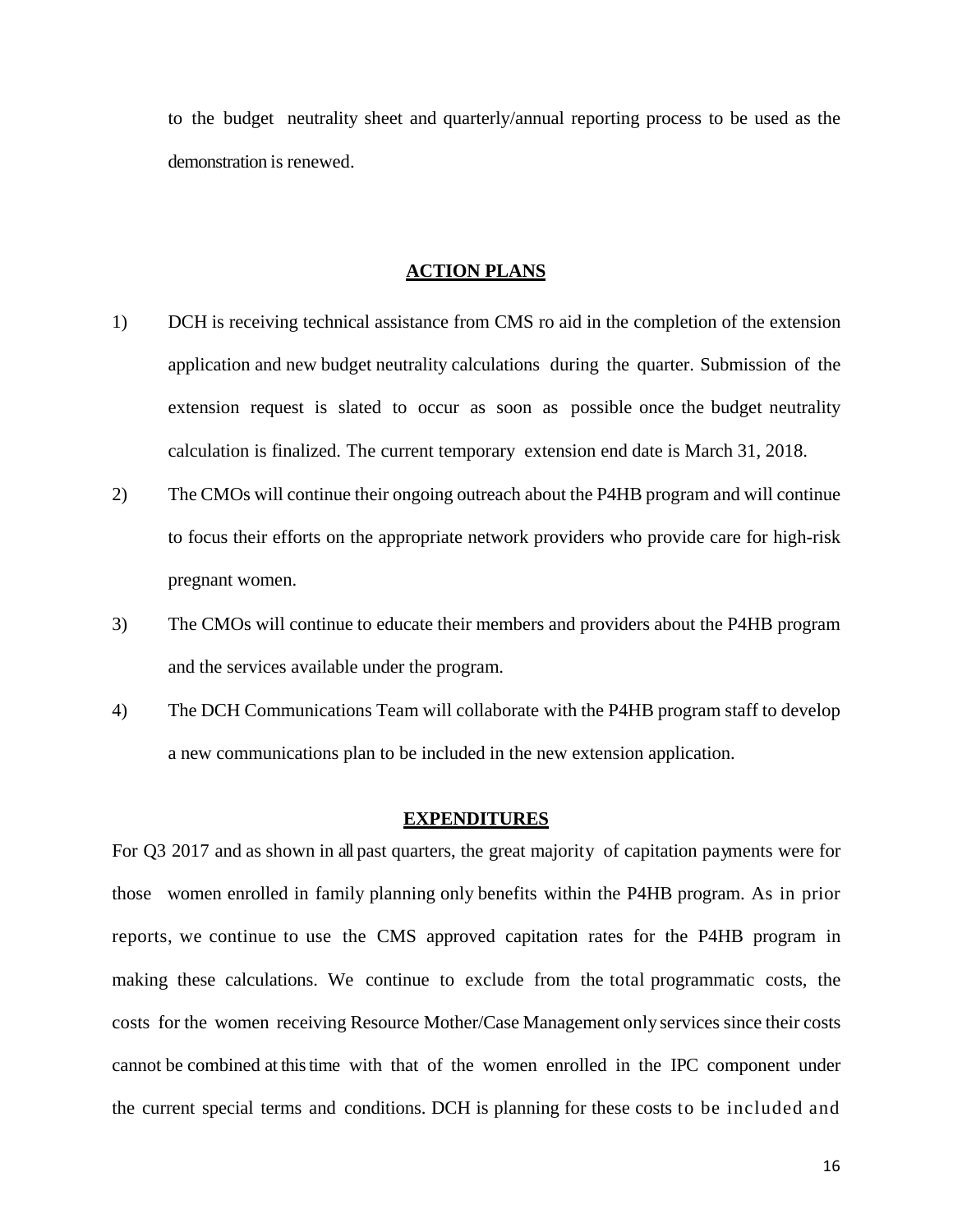to perhaps make other changes, to the budget neutrality calculation as the renewal of the P4HB extension is discussed with CMS in the process of its approval for renewal.

# **Budget Neutrality**

The budget neutrality calculation for Q3 2017 is provided on the following page.